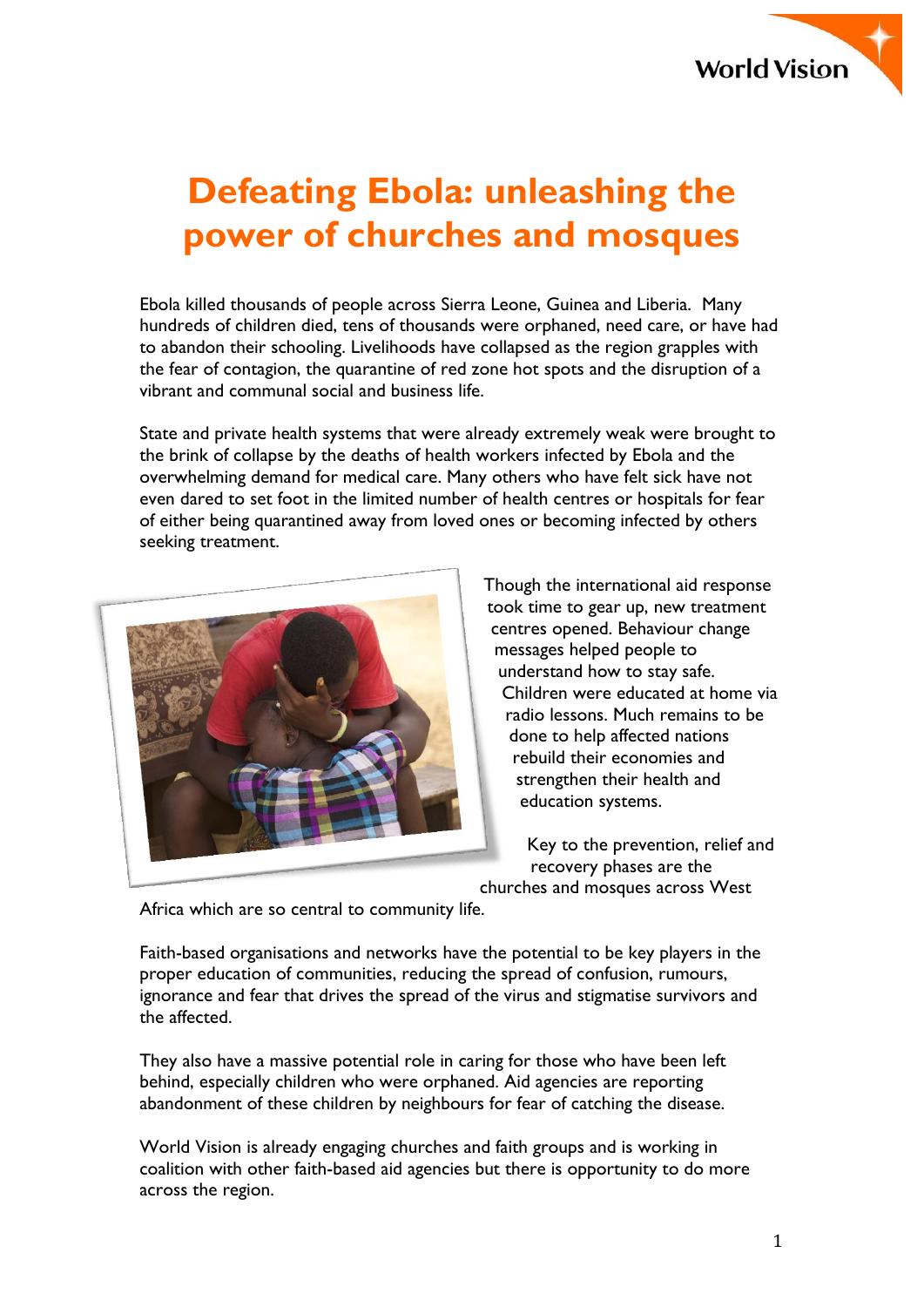# **Faith leaders and communities are vital to defeating Ebola**

While the specific religious breakdown varies across West Africa, faith is central to life and faith leaders are respected and listened to in all the countries impacted by Ebola. Recent coups, political instability and brutal civil warshave meant that religious leaders are often more trusted than political leaders.

Faith groups may also be sharing potentially harmful messages due to misinformation, much as was the case with HIV and AIDS. Views that Ebola is God's punishment or a plague sent on individuals or nations due to sin, is caused by a witch doctor's curse;

or that Ebola can be cured through the laying on of hands, all result in spreading fear, or in responses that spread the virus.

Evidence suggests very high levels of discrimination faced by Ebola survivors. There have even been rumours that health workers are helping to spread the disease. Correcting such messages is key to creating the environment required to keep Ebola under control. Faith leaders are potentially the gatekeepers to proper lifeaffirming messages.



The organisational infrastructure, and worship, teaching and preaching schedules of the various faith networks also provide huge opportunities to not only get proper messaging out on a regular basis via Sunday sermons, small religious group meetings and Friday Prayers, but to unleash the power of faith communities to care and support.

Within these faith-based organisations influential women's groups, pastors, laity and Islamic leaders also have a key role to play. Many faith groups also use radio to preach and communicate with their communities. Finally, there is also strong interreligious collaboration.

World Vision already has experience in engaging the faith community via the **Channels of Hope** for HIV initiative. Channels of Hope has been used to reach tens of thousands of faith leaders and faith community members globally and to mobilise believers to care for those with HIV and AIDS and the orphans left behind. It addressed harmful ideas and practices that promoted stigma, by highlighting what the Bible or Koran said about caring for "the other", providing accurate information about the disease and connecting people with opportunities for tangible responses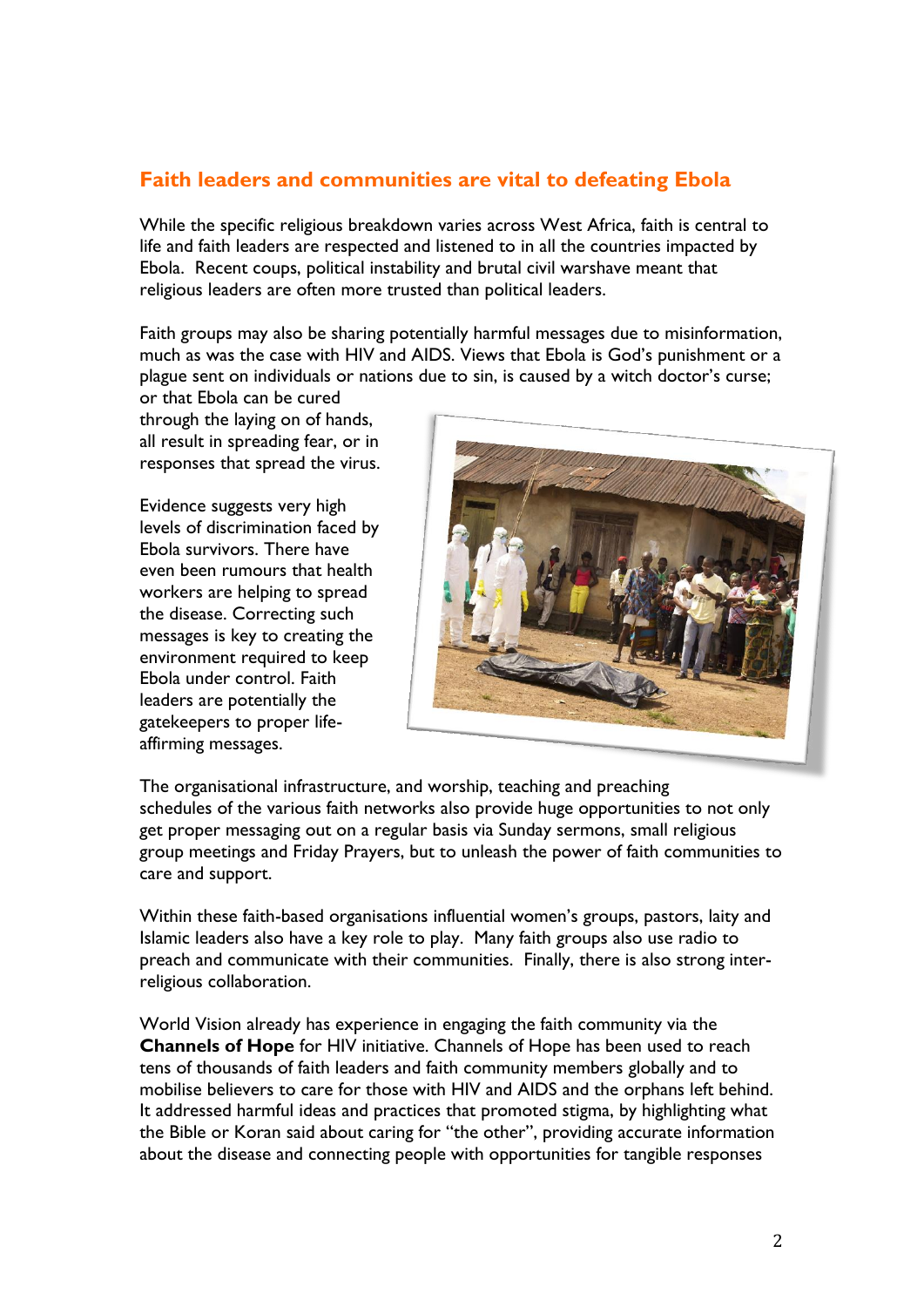to care for those around them. These proved powerful motivators when properly understood by faith leaders, believers and the massive volunteer faith networks.

World Vision has developed a special **Channels of Hope** for **Ebola** programme that focuses on sharing accurate information about Ebola, helping people understand how to serve people who are hurting and in despair, and how to respond in ways that protect themselves, their families and those impacted around them. The curriculum is now ready to be rolled out.

## **The three things faith-based organisations can do to confront Ebola:**

- 1. Educate communities of believers about Ebola, how it spreads, and how to engage with those who have been affected by it. Proper education and sensitization improves the proper referral of potential cases, reduces fear and stigma, and strengthens communities with knowledge to promote practices like safe and dignified burials and religious rites in the context of Ebola.
- 2. Promote the care of those with potential symptoms of Ebola, the survivors and those affected by the loss of loved ones, especially children.
- 3. Support one another as communities face increased impoverishment due to the collapse of livelihoods, increased food prices, the breakdown of markets and the closure of the school system.

## **World Vision's response to Ebola:**

## **Channels of Hope:**

World Vision has adapted the effective CoH model for Ebola in an emergency response situation. This has led to a catalysing programme aimed at training Christian, Muslim and other leaders as facilitators to share information at the community level about Ebola.



These local leaders have the tools and knowledge they need to give informed sermons and to talk to communities in ways that are not only rooted in faith principles but that also reduce fear, promote care, and tackle stigma.

The aim of Channels of Hope is to cut through the existing fear and misinformation and in the process reduce infection rates. Done right, Channels of Hope can scale education, prevention and care nationwide very quickly.

The initiative is modeled on the World Vision Channels of Hope initiative that was rolled out across Africa, including Sierra Leone, in response to the fear, stigma and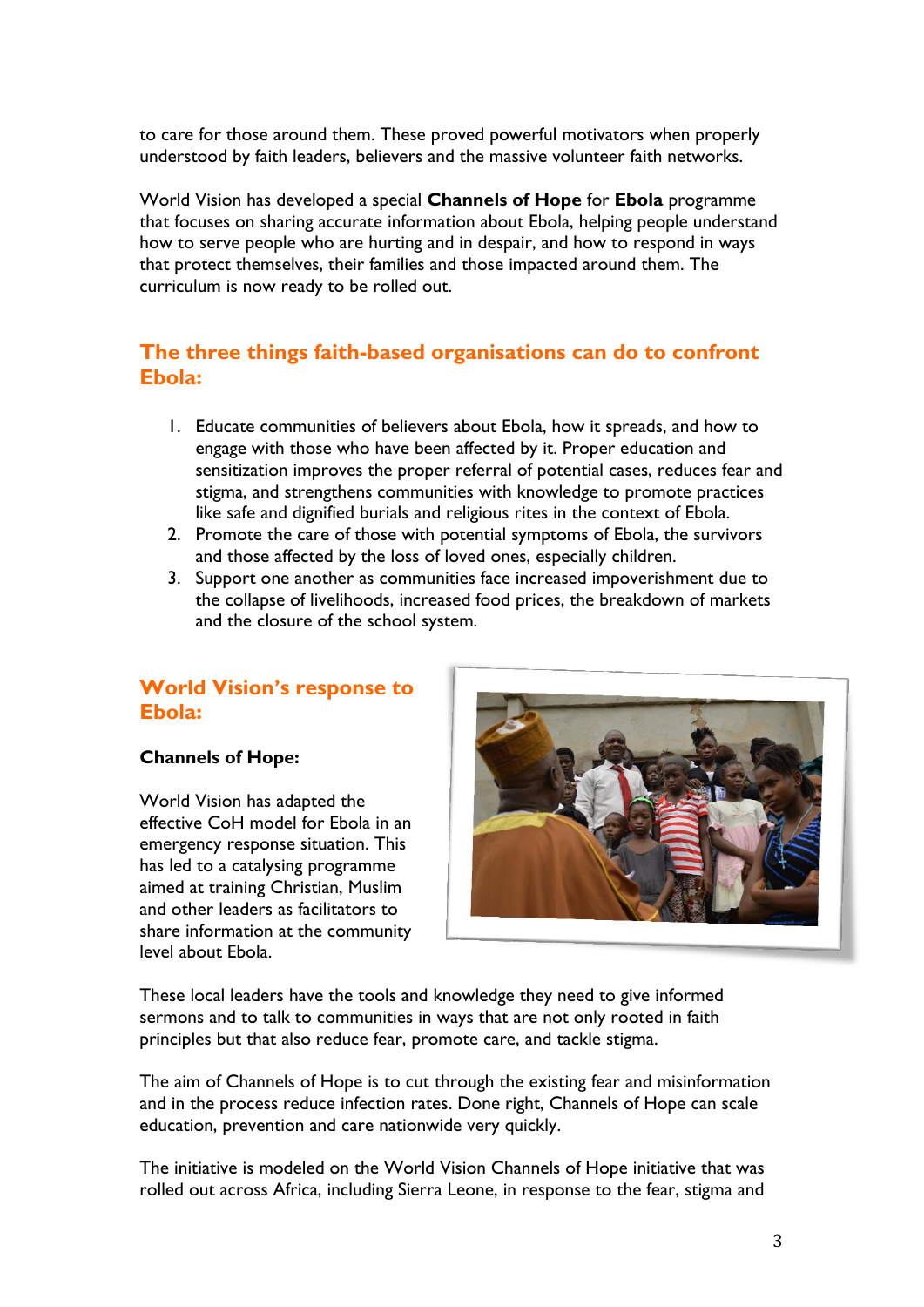orphan abandonment brought about by the HIV and AIDS pandemic. Since its 2004 launch more than 380,000 participants (including 85,000 senior faith leaders) have attended 17,300 workshops worldwide.

In each case facilitators are trained to run workshops within their communities. Topics include:

 Deepening medical knowledge: What is Ebola and the Ebola virus; how is it spread; what happens when someone falls ill; how to refer those with potential medical symptoms; what is the psycho-social and emotional impact of those impacted or affected by Ebola



• How to prevent the spread of Ebola: safe personal hygiene, food and sexual practices; why fear and stigmatisation helps spread Ebola; how to bury the dead safely and with dignity

• What the scriptures say about caring for the sick; harmful and helpful attitudes and responses

 The role of faithbased organisations: how to care for those impacted by Ebola, especially children

 Strategising for the future: Empowering faith groups to build their own responses to Ebola focused on sharing proper health messages, advocating for those affected by Ebola and building care networks that look after the most vulnerable

World Vision has already begun working with Christian and Muslim leaders to get the message out via sermons<sup>1</sup> but the Channels of Hope programme is a much deeper experience designed to change attitudes and promote action.

Safe burials: The burial of infected victims of Ebola is especially important<sup>2</sup>. Dead bodies are highly contagious and traditional burial practices that involve kissing, touching and washing bodies are known to be super-spreader events. Educating faith communities about safe burials is especially important.

World Vision is now leading burial efforts in Sierra Leone. Funded by UK government donor agency DFID, World Vision is overseeing a coalition of faithbased agencies, including Catholic Relief Services (CRS) and the Catholic Agency for Overseas Development (CAFOD) and the burial of 20,000 bodies across Sierra Leone (apart from Freetown). This involves training burial teams kitted out in

<u>.</u>

<sup>&</sup>lt;sup>1</sup> [www.wvi.org/sierra-leone/video/faith-leaders-create-awareness-about-ebola](http://www.wvi.org/sierra-leone/video/faith-leaders-create-awareness-about-ebola)

<sup>2</sup> [www.wvi.org/ebola-crisis/article/blog-32-graves](http://www.wvi.org/ebola-crisis/article/blog-32-graves)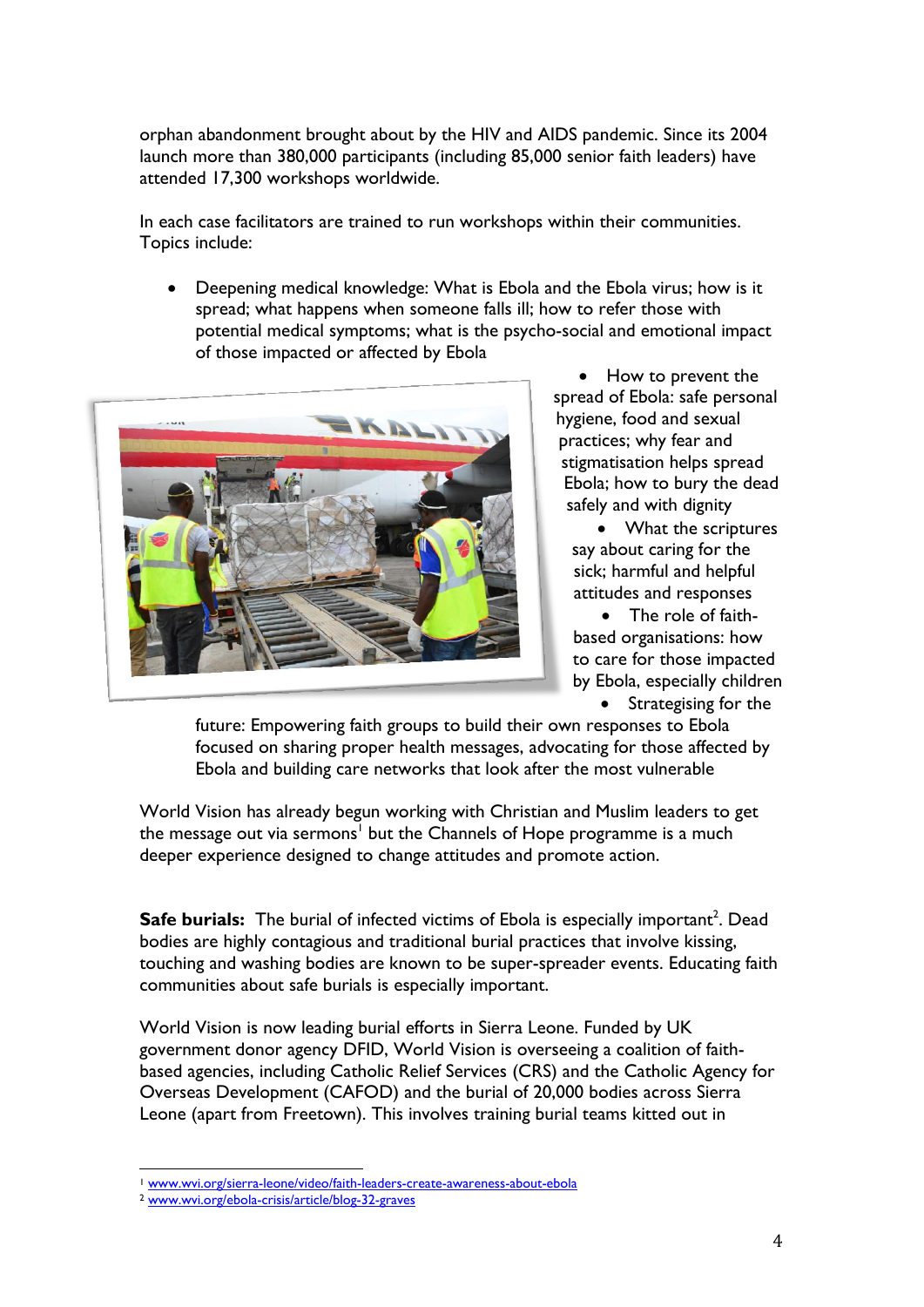personal protection equipment to intern people in ways that allow the bereaved to safely and ceremonially say goodbye to loves ones.

**Equipment provision:** World Vision is shipping in large quantities of vital equipment including the protection suits<sup>3</sup> and chemicals vital for health worker and burial team safety.

**Children's education:** Schools have been shut down in response to Ebola. Word Vision has been supporting efforts to educate children at home via national and radio broadcasts.<sup>4</sup>

## **How to get involved:**

## **Support with funding:**

Increased private and institutional funding for the Ebola Channels of Hope initiative is needed for full Channels of Hope roll out in partnership with other agencies, faith-based organisations and networks across West Africa.



## **Recognise the key role faith-based organisations play:**

The role of faith in development is often overlooked, but in places like West Africa faith is central to much of life and faith leaders are listened to and respected. World Vision has a high degree of trust among church and Islamic leaders and is used to engaging faith-based organisations in ways they understand. It is worth noting that the world's most inspirational leaders have been inspired by faith including Martin Luther King, Mahatma Gandhi, the Dalai Lama and Desmond Tutu. Unicef recognises the key role faith organisations play<sup>5</sup>.

## **Partner:**

World Vision is looking to engage with other humanitarian and development agencies and faith-based organisations to scale up its Ebola Channels of Hope initiative.

<sup>&</sup>lt;u>.</u> <sup>3</sup> [www.wvi.org/sierra-leone/video/responding-ebola-sierra-leone](http://www.wvi.org/sierra-leone/video/responding-ebola-sierra-leone)

<sup>4</sup> [www.wvi.org/emergencies/article/im-still-learning-despite-ebola](http://www.wvi.org/emergencies/article/im-still-learning-despite-ebola)

<sup>5</sup> [www.unicef.org/about/partnerships/files/Partnering\\_with\\_Religious\\_Communities\\_for\\_Children\\_\(UNICEF\).pdf](http://www.unicef.org/about/partnerships/files/Partnering_with_Religious_Communities_for_Children_(UNICEF).pdf)